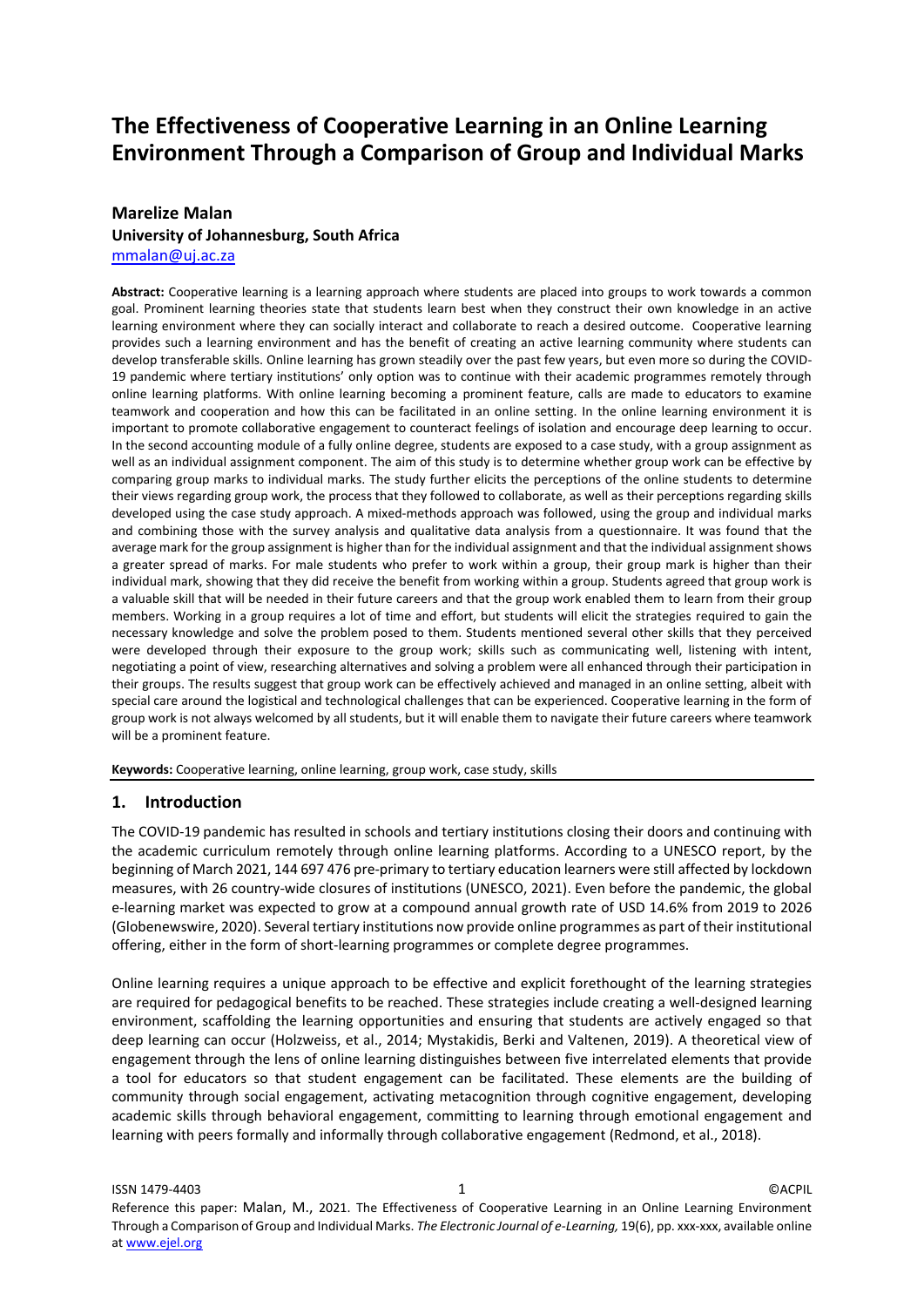A learning approach which may provide students with the opportunity to engage with their peers whilst navigating complex academic tasks posed to them, is cooperative learning. Cooperative learning has been defined as pedagogies that involve the use of groups with a robust structure to encourage interdependence and interaction and where the facilitator plays a key role in the group formation, management and structure (Ballantine and Larres, 2007; Johnson and Johnson, 2009).The terms cooperative learning and collaborative or group learning are used interchangeably at times, yet they have different features (McInnerney and Roberts, 2004). Collaborative learning is where social interaction occurs in student groups as a way of acquiring knowledge, but each student submits their own work. In cooperative learning, the group task is structured in such a way that group members will work as a team to achieve a common goal and are dependent on each other to complete the task (Ballantine and Larres, 2007; Johnson and Johnson, 2009). The end result might be a single group submission although each student will be individually accountable for their contribution (McInnerney and Roberts, 2004).

Virtual work teams emerged in organizations to share knowledge and expertise and work together on projects (Yazici, 2004). In online learning, cooperative learning can be established that will simulate in part these virtual organizational teams(Graham and Misanchuk, 2004). Research has shown that to establish cooperative learning online, it is necessary to integrate the constructivist approaches to learning with available technologies (Garrison, Anderson & Archer, 2000; Haythornthwaite, 2006). A way to achieve this is to center the construction on solving a real-world case study, whilst ensuring that a strong community is built amongst the group members (Hernándes-Selles, Munoz-Carril and Gonzáles-Sanmamed, 2019). This will counteract feelings of isolation often experienced with online learning (Swan, Shen and Hiltz, 2006; Wolverton, Guidry Holler and Lanier, 2020). There are many benefits for including cooperative learning as a learning tool in any curriculum, but it is also included to develop graduate skills and specifically the ability to work in a team, together with the necessary communication and leadership skills (Paguio and Jackling, 2016; Yazici, 2004.).

This study focuses on the introduction of cooperative learning into a fully online accounting module with the aim to establish student engagement, simulate work teams and develop graduate skills. It further explores the effect of such a learning approach, coupled with using a real-life case study, on the performance of online students. Prior research has provided empirical evidence of the effects of cooperative learning on student performance, albeit with mixed results. Bay and Pacharn (2017) found that students on average performed better in group exams compared to individual exams, if the group exam was given a considerable weight of the final course mark. Clinton and Kohlmeyer (2005) investigated the effect of group quizzes on performance in the final exam and found no significant improvement in performance. They did however find students showing a greater motivation to learn and an increase in their ability to problem solve. Two group projects used in a statistics course had different results according to a study by Delucci (2007). The second project had a significant effect on the final exam scores, while the first project did not. Possible explanations for the differences could be the free-riding experienced in the first project that was mitigated with different group selections in project two. Using an experimental design, Opdecam and Everaert (2012) placed students randomly in team-learning tutorial groups, while other students attended lecture-based tutorials. They found that due to increased time spent by students working in teams, a higher performance on the final exam grade was achieved. Shawver (2020) also compared two groups of students – students in a cooperative learning cohort and students in traditional learning cohort – and found that quiz scores for the cooperative learning cohort was on average higher. Although studies have shown how cooperative learning interventions can affect the performance in final exams, few studies have made a comparison between group marks and individual marks using the same case study, where constructing the knowledge first is a prerequisite in solving the case study problem. The first research question is thus:

*RQ1: Is cooperative learning effective when comparing the marks obtained as a group to the marks obtained as an individual within a case study format in an online learning environment?*

With online learning becoming a prominent feature in tertiary education, especially in the light of the pandemic, calls are made to educators to examine teamwork and cooperation and how this can be facilitated in an online setting. This will inform the practice of educators in the years ahead, where a changed delivery model will most probably be required (Sangster, Stoner and Flood, 2020). The perceptions of online students are of particular importance here to determine their views regarding group work, the process that they followed to cooperate, as well as their perceptions regarding skills developed using the case study approach. The second research question is thus:

*RQ2: How do online students experience cooperative learning or group work?*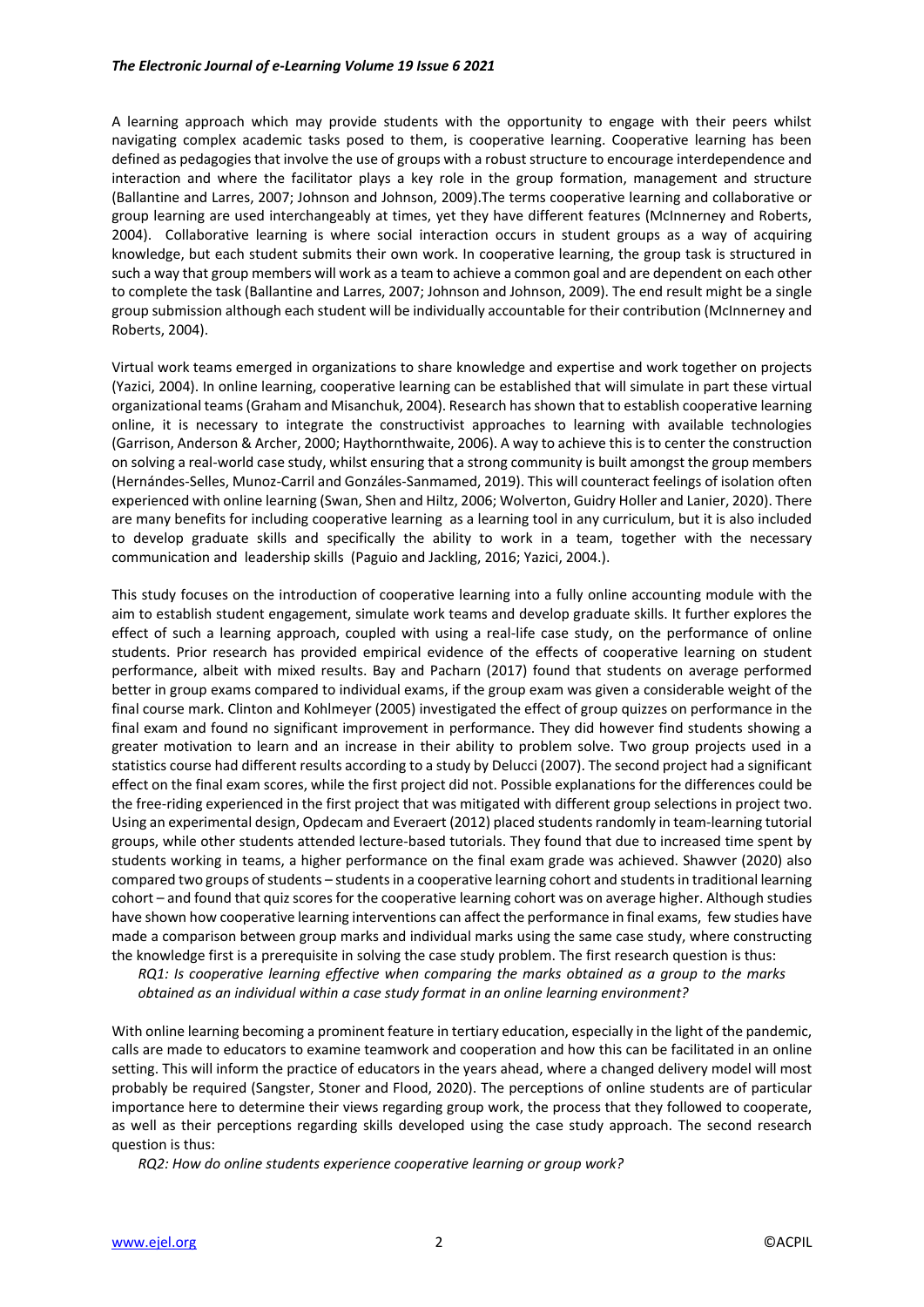The rest of the paper is structured as follows: In the next section, the theories on which cooperative learning is based are explored, along with the literature views on cooperative learning. The assignment used in the online module is described, as well as the mixed-methods approach employed by the study. This is followed by the results and the discussion thereof.

## **2. Literature review**

## **2.1 Theoretical framework**

Online learning is underpinned by theories that support student engagement, and specifically theories of active learning and social constructivism. According to Piaget's constructivist views (1971), students should construct their own knowledge; they learn best when they are active; learning should be student-centered; and social interaction and collaboration play a significant role in the learning process. This interaction with others is also seen in Vygotsky's (1978) theory of social constructivism that promotes the development of cognition in the context of social interaction. Learning based on these theories is therefore viewed as a process of active knowledge construction where cognitive and social aspects of learning are combined to solve problems together (Borthick and Jones, 2000).

Johnson and Johnson (1996) provide a further theoretical basis for cooperative learning by expanding on the cognitive development theories with theories of social interdependence. Social interdependence is characterized by individuals coming together within a group setting, sharing resources, knowledge and information, giving and receiving feedback, while experiencing greater social support and increased individual achievement. Students that prefer a deep approach to learning place a high value on such cooperative learning opportunities (Chan and Chan, 2011; Mystakidis, Berki and Valtenen, 2019).

Unique to the online learning environment are frameworks proposed by Garrison, Anderson and Archer (2000) and Redmond, et al. (2018). Consistent with constructivist approaches to learning, their frameworks propose multi-faceted elements with a strong emphasis on social connection and engagement to ensure an optimal online learning environment. In this study, cooperative learning is based on the premise that a group of individuals share in the construction of knowledge, built through the ideas and thoughts of each individual situated within an online setting (Hämäläinen and Vähäsantanen, 2011).

### **2.2 Benefits and challenges of cooperative learning**

The pedagogical benefits of cooperative learning have been well-documented and substantiated in the literature. Firstly, cooperative learning provides an active learning experience for students, fitting in strongly with the reform of tertiary education to focus more on student-centered learning activities. The back-and-forth discussions that take place in groups, as well as consideration of multiple viewpoints, causes better decisionmaking in groups and more creativity (Healy, Doranand McCutcheon, 2018; Hiltz, et al., 2011). It promotes knowledge retention and an increase in motivation (Khosa and Volet, 2013). In the online environment, this could lead to an increase in the amount of participation in the online activities and quality of learning (Hiltz, et al., 2011).

Secondly, cooperative learning creates a community of learners that engages socially to form well-rounded students. Students further establish a learning network, building social capital as they learn together (Venter, 2019). As they engage socially, they confront their own beliefs and perspectives and find different ways to interpret their world (Pittaway and Moss, 2014). Thirdly, cooperative learning can foster the development of transferable skills. Interpersonal skills, including the ability to communicate well, to listen to group members and to negotiate, can all be enhanced through cooperative learning (Ballantine and Larres, 2007; Shawver, 2020). Other skills that can be improved are critical thinking and problem-solving skills (Kumi-Yeboah, Yuan and Dogbey, 2017; Opdecam and Everaert, 2012; Samkin and Keevy, 2019). What is further beneficial to the students exposed to cooperative learning is that the skills gained from cooperative learning are found to be highly transferable to work environments, where working within a team is an integral part of the business world (Kumi-Yeboah, Yuan and Dogbey, 2017; Oosthuizen, et al., 2020).

Cooperative learning at tertiary level can, however, be "demanding for lecturers and challenging for students" (Healy, Doran and McCutcheon, 2018, p.287). For educators not skilled in using cooperative learning, it might be time-consuming to set up as decisions have to be made about group size, group formation and how the group work will be assessed (Ballantine and Larres, 2007; Healy, Doran and McCutcheon, 2018). In the literature,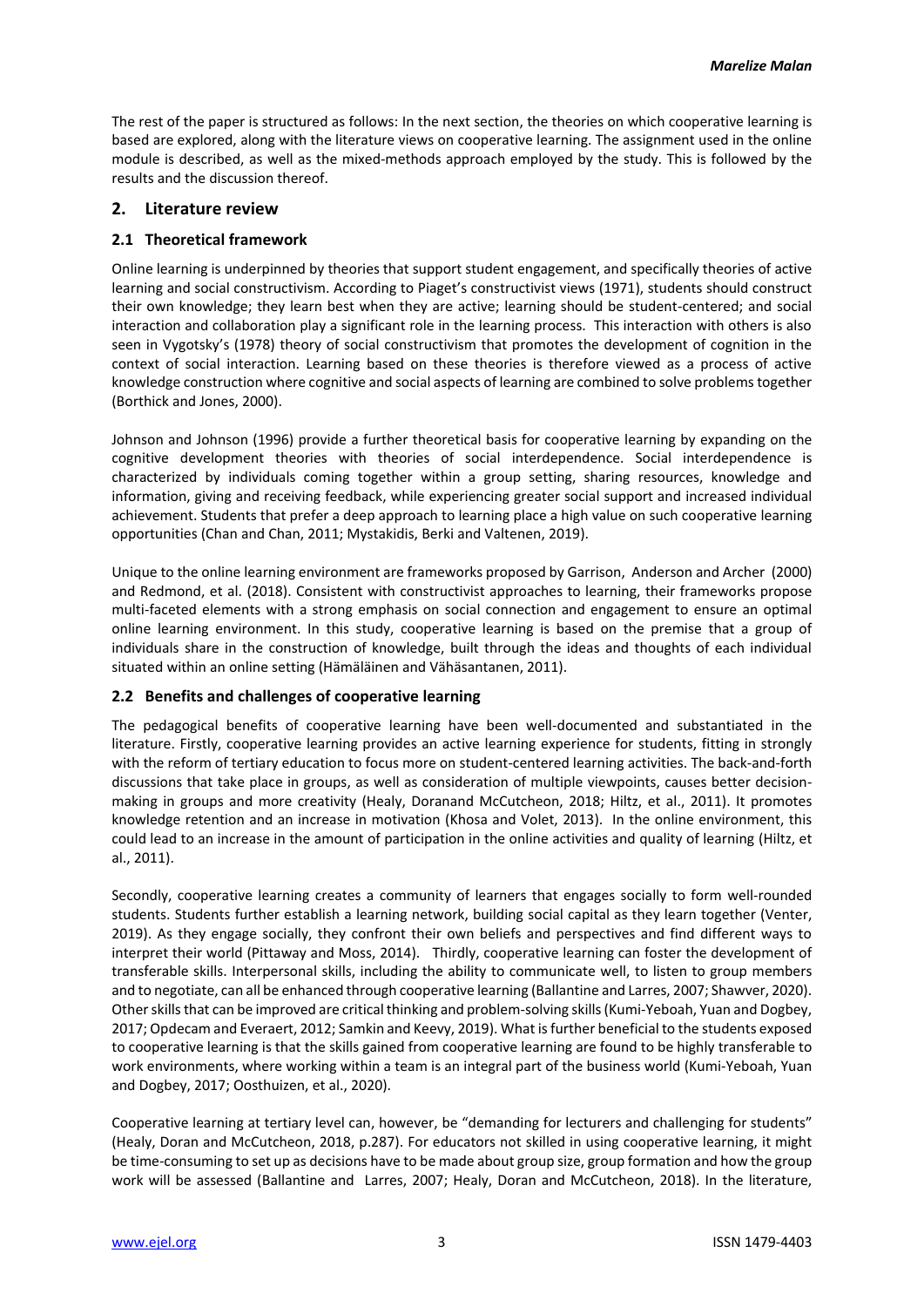debates on the ultimate group size and whether groups should be formed by the educator or by the students themselves have not provided definitive answers. Gillies (2014) found that groups of 3-4 students were most effective, whilst Christensen, et al. (2019) considered 5 students per group to be an effective group size. Groups can be formed by the students selecting their own group members or by the instructor assigning students to groups. Educators can assign students to groups by either forming homogeneous groups, heterogeneous groups or randomly select groups where group size is the only criteria (Hilton and Phillips, 2010; van der Laan Smith and Spindle, 2007). Although self-selected groups might outperform instructor-assigned groups as found by Hilton and Phillips (2010) or even increase the effectiveness of individual learning as seen by the study of van der Laan Smith and Spindle (2007), the goal of the cooperative learning task should guide the decision. If that goal is to prepare students working with a diverse mix of people one day, then randomly selected groups will better achieve the goal according to Ballantine and Larres (2007).

Students do not always find working in a group enjoyable, having to deal with lazy or uncooperative team members (free riders) and team members missing deadlines (Malan and van Dyk, 2020; Opdecam and Everaert, 2018; Shawver, 2020). To counteract these challenges, the educator should include elements in the task that will promote positive interdependence and individual accountability (Ballantine and Larres, 2007; Johnson and Johnson, 1996). When the task requires each student to contribute and they need to work together to complete the task successfully, then positive interdependence will be achieved. Similarly, individual accountability is achieved when group members are held accountable for their part in the task by the educator either conducting individual tests or a requiring a declaration from each member to confirm their contribution (Ballantine and Larres, 2007). Peer assessment can also be implemented to encourage individual accountability, but does not always solve the problem as students either refuse to complete the peer scores or prefer not to rate their peers harshly (Ballantine and Larres, 2007; Opdecam and Everaert, 2018).

Online cooperative learning can be just as effective as face-to-face collaboration, albeit with accommodation for logistical challenges. "Time, distance, technology and connectivity inadequacies" might impede the group work to be conducted, if not addressed (Robinson, Kilgore and Warren, 2017, p. 39). Educators will be required to provide additional instructions and guidance to students, specifically on how to use synchronous and asynchronous communication methods to beat the logistical challenges. The engagement of online students in cooperative learning tasks is strongly influenced by the support that they receive from the educator and it might be necessary for the educator to step in when conflict arises (Swan, Shen and Hiltz, 2006). Even though cooperative learning in the online environment has the potential to be challenging, it can be a positive experience for students, where deep learning can occur, especially when real-world case studies are used (Healy, Doran, and McCutcheon, 2018).

## **2.3 Case study approach**

A case study approach to learning or case-based learning is known in a range of disciplines as a strategy to provide an active and cooperative learning space (Nkhoma, et al., 2017). When the case given is either a reallife example or based on one, then a connection with the real world is established and will require students to engage in decision-making and problem-solving (Dyball, et al., 2007; Samkin and Keevy, 2019). Case-based learning will require a shift in the way that students normally receive and process disciplinary knowledge. They will have to critically assess the case, seek the necessary knowledge and, within a group case study, discuss and listen to the ideas of their group members before being able to solve the case study problem (Borthick and Jones, 2000; Tan, 2019). When students work independently on a case, then analytical skills can be improved, while in a group setting, critical thinking skills through participation in discussions can be enhanced (Tan, 2019). It can be concluded that case-based learning is an effective teaching method that enhances learning motivation and where this is combined with cooperative learning, a range of skills can be developed (Raza, Qazi and Umer, 2020).

## **3. Description of the assignment**

## **3.1 Aim of the assignment**

The accounting module which is the focus of this study is part of a fully online Bachelor of Commerce accounting degree. It consists of 24 modules with each module completed over a seven-week period. The modules include several activities, designed in such a way within the Learning Management System (LMS) that students engage with the material, their peers and their educators. In the second accounting module of this degree, students are exposed to a case study, with a group as well as an individual assignment component. The case study is based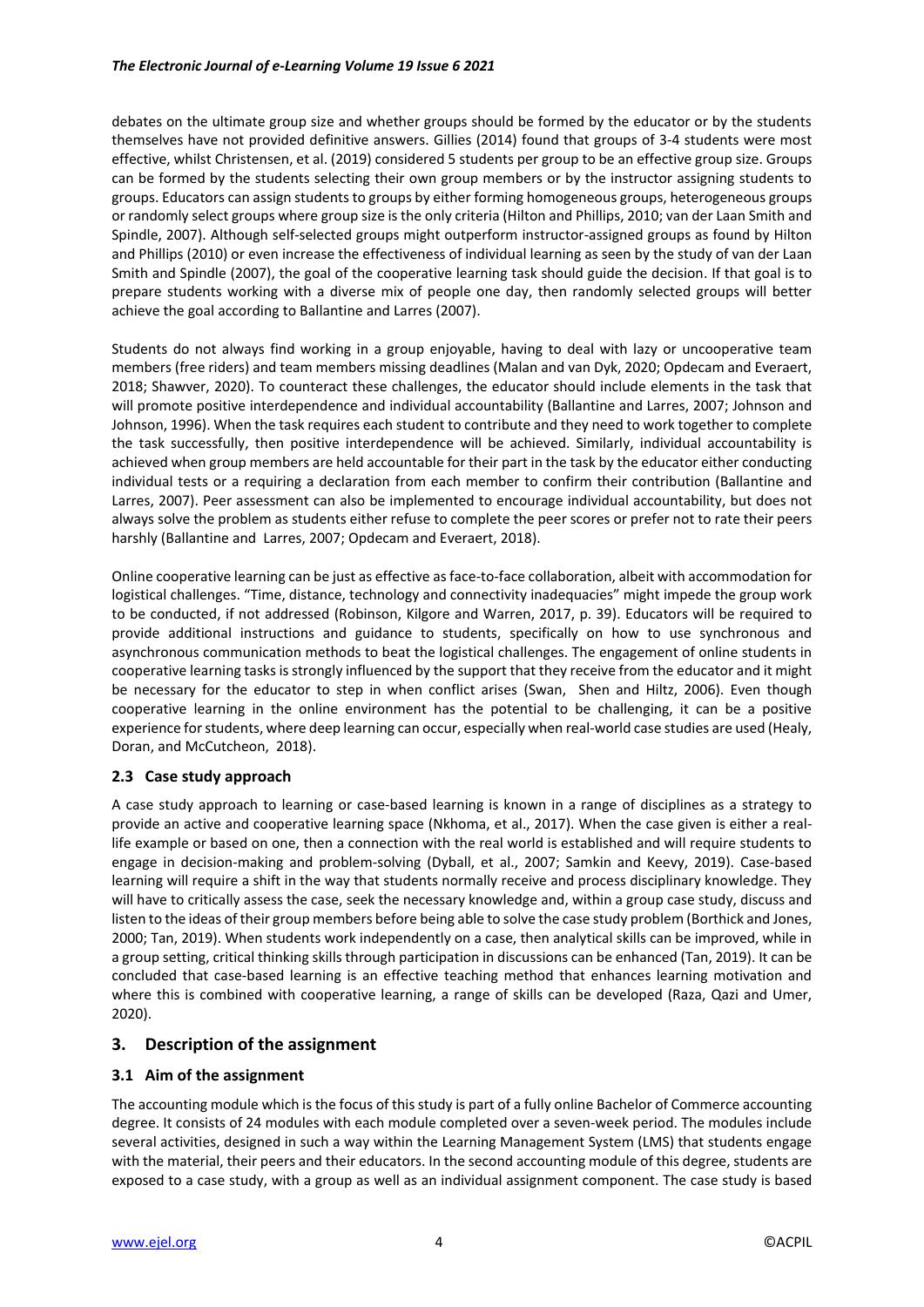on an actual company in the retail sector of South Africa. In the case study the company is exploring the possibility of manufacturing their own range of products, increasing loans sought and lease contracts negotiated to set up the manufacturing business. The case study is divided into four sections that pertain to these loans and leases (liabilities). Each section requires the students to first gain the knowledge of the specific liability from their textbook or other resources, before answering the questions posed. The aim of the assignment is two-fold: firstly to provide students with practice to construct knowledge first, on their own and within a group, giving them the ability to practise this in different settings. This will be valuable to students, improving their adeptness to seek knowledge first before coming up with solutions (Dyball, et al., 2007). Secondly, to expose students to a cooperative learning environment where they can develop their team work skills in an online environment.

## **3.2 Group formation**

There were 66 students enrolled in the module and it was decided to use the random selection of groups available within the LMS, rather than having self-selected groups. Self-selected groups can outperform randomly selected groups (Clinton and Kohlmeyer, 2005), but can only be used effectively where the students have had prior social or academic interactions with one another (Hilton and Phillips, 2010). The students enrolled in this module are still new to the degree and might not have had any prior interactions. In this online degree, students can also take different modules at different times, exposing them to new classmates with every new module. The simple random allocation of students to groups with regard only to final group size provides for deliberately unbalanced groups (Healy, Doran, and McCutcheon, 2018). There were 14 groups in total created (with four to five members in each) and each group was given one section of the case study to solve.

### **3.3 Group management**

To prepare the students for group work and to encourage them to get acquainted as quickly as possible, the groups were created within the second week of the module. This provided the students with ample time to meet and discuss the case study before the due date at the end of the fifth week of the module. Extensive guidance was given to the students on how to communicate within a virtual environment, whether or not to choose a leader for the group, and how to resolve conflict within the group. The final group deliverable could be in any format (video, written document or narrated slides) and examples were provided as well as links to software that could be used. This was all done to provide clarity and guidance at the start of the group process which could result in better performance and an overall improved group experience (Opdecam and Everaert, 2018).

To further maximize cooperation in groups, elements of cooperative learning was specifically included (Johnson and Johnson, 2009). The mark for the group work amounted to a substantial weight of the final course mark to provide for interdependence and an incentive to the group work (Bay and Pacharn, 2017). To achieve individual accountability, students were required to provide confirmation of their contribution within the final group submission and to respond to the question regarding group dynamics posed to them. Due to the problems associated with peer assessment, it was decided not to incorporate it in the grading process (Opdecam and Everaert, 2018).

### **3.4 Assessment of the assignment**

To ensure the reliability of the scores, the group assignment and the individual assignment were marked based on a rubric with clearly defined parameters that were communicated to the students at the start of the assignment (Gikandi, Morrow and Davis, 2011). For the individual component of the assignment, students could choose any of the other case study sections to solve individually. They were not allowed to collaborate on this section with their group members and had to work through the problem on their own.

## **4. Methodology**

A mixed-methods methodology was considered appropriate (Tashakkori and Creswell, 2007), combining group and individual marks, survey analysis and qualitative data analysis into the interpretation phase. This was done to determine the extent to which the findings from one data collection method complemented the findings of the other. Marks for the assignments were retrieved from the LMS and analysed. Survey data were collected through a self-administered questionnaire using a purposive sampling technique (Palys in Given, 2008). Both closed- and open-ended questions were included in the questionnaire. Closed-end questions were asked to limit students' responses for more consistency and better comparability of responses and were based on the questions of Healy, Doran and McCutcheon, (2018). The open-ended questions were included in the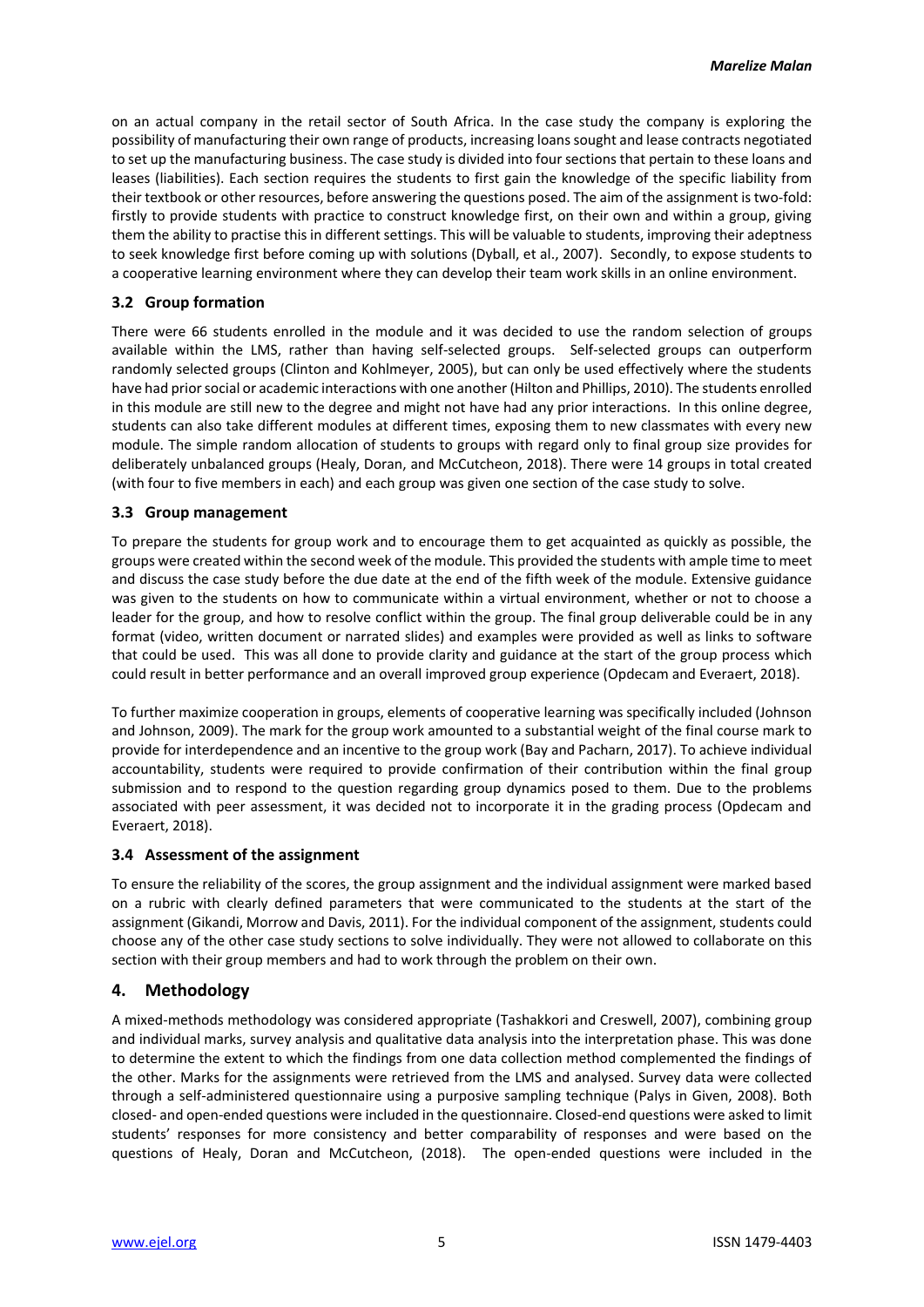questionnaire for deeper insight into the students' perceptions of the group management process and the possible skills developed by their exposure to the assignments.

A link to the web-based questionnaire was emailed to all students enrolled in the module. Before distribution, students were informed of the study and purpose thereof and that the results will only be used for research purposes. The questionnaire consisted of three sections: Section 1 contained questions of a biographical nature that were used to create a profile of the participants; Section 2 contained the closed-ended questions, measured on a five-point Likert scale, ranging from 1 (strongly disagree) to 5 (strongly agree); Section 3 contained the open-ended questions requesting the students' comments and perspectives.

An independent statistician analysed the quantitative data using Statistical Package for Social Sciences (SPSS). Data from the open-ended questions were analysed through a process of thematic content analysis (Henning, van Rensburg and Smit, 2004).

#### **5. Findings and discussion**

#### **5.1 Respondent profile**

A total of 54 (82%) responses were received from the student population. Of this sample, 29 (53.7%) were female and 25 (46.3%) were male. The majority of the respondents, 29 (53.7%), indicated that English is their home language, while 13 (24.1%) speak Afrikaans and 12 (22.2%) an indigenous South African or African language at home. The age of the respondents ranged between 19 and 86 years, with most of the respondents (32) being older than 25 years. This finding is similar to those from other studies that also found online students to be older and with various social roles in life providing them with the opportunity to work, study and have a family at the same time (Jopp and Cohen, 2020).

#### **5.2 Group and individual mark**

To determine the effectiveness of cooperative learning by comparing the marks obtained from a group assignment to those of an individual assignment, the following results as shown in Table 1 were noted.

**Table 1:** Group and individual mark (as a percentage)

|                            | N   | Mean  | <b>Minimum</b> | Maximum |
|----------------------------|-----|-------|----------------|---------|
| Group assignment mark      | 54  | 77.81 |                | 88      |
| Individual assignment mark | -50 | 72.24 | 44             | 96      |

All students had a group mark, but four students did not complete the individual assignment. On further investigation, three of the four students indicated that they were unable to complete the individual assignment due to work commitments, while the other student decided to terminate his studies at the time. From Table 1 it can be seen that the average mark for the group assignment is higher than for the individual assignment, but that a higher mark was achieved by a student for the individual assignment. A greater spread of marks is noticed for the individual assignment, with two students receiving less than 50% for their individual assignments. A Spearman's Rank Order Correlation test showed no statistical correlation (p<0.05) between the group mark and the individual mark (t (54) = 0.037,  $p = 0.801$ ), indicating that a high group mark did not necessarily result in a high individual mark. This could show that some students benefited from the group's problem-solving abilities and better performance but were unable to copy that approach fully to their individual assignments.

Students were asked to indicate their preference for working on their own or within a group and 44 (82%) indicated that they preferred to work on their own. As online learning is often chosen by students for the flexibility it affords them and autonomy in how and when they engage, this result is not unexpected (Barnard, et al., 2009). Four females and six male students indicated that they prefer to work within a group, contradicting the findings of Opdecam, et al. (2014), where female students were found to prefer team learning. When the group and individual marks were compared to the students' preference to work on their own or within a group, it was noted that for female students the marks were mostly within range of each other (between 70% and 80%), apart from three outliers, as shown in Figure 1.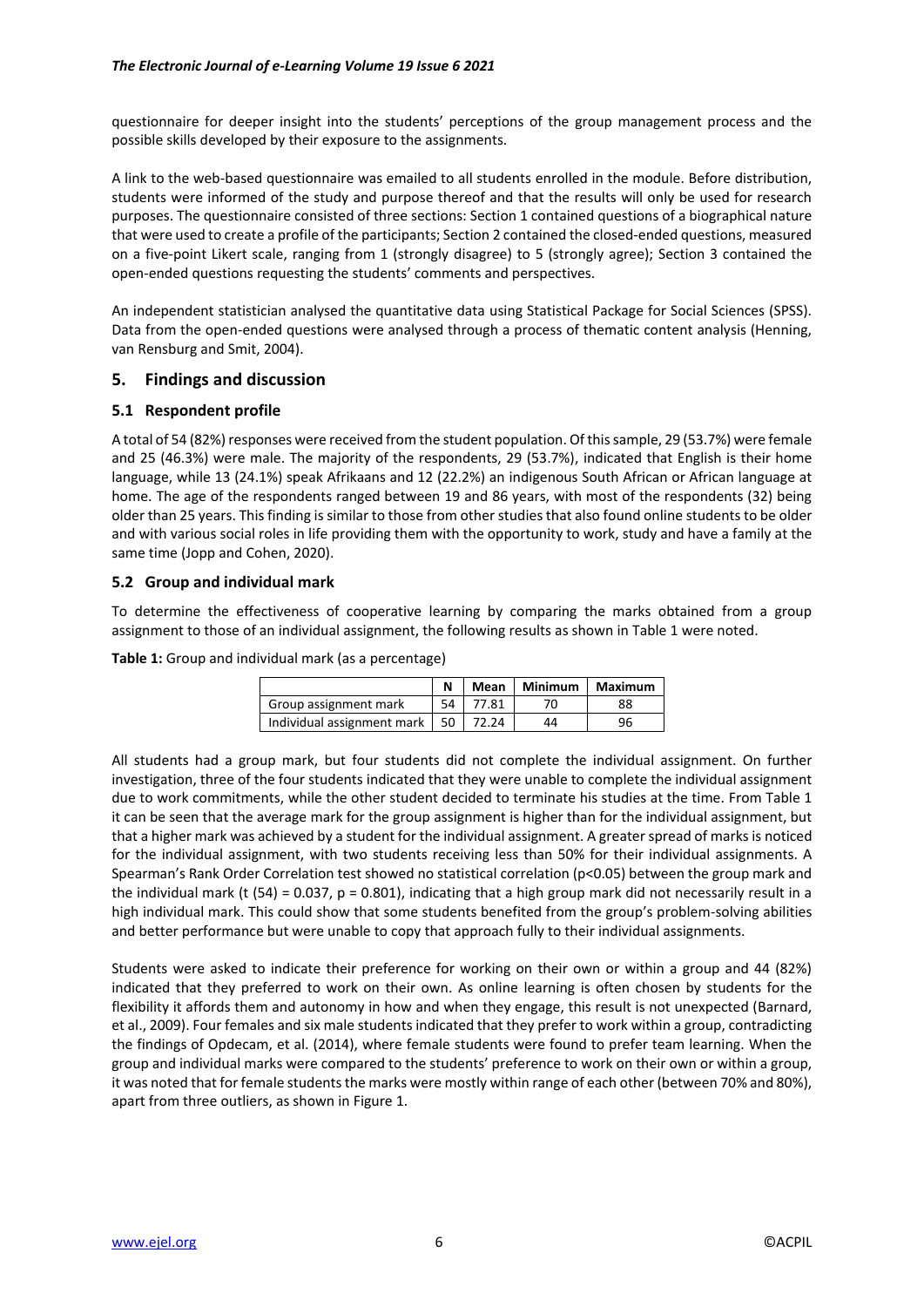

#### **Figure 1:** Preferences compared to marks for female students

For male students, Figure 2 shows that the group mark was higher than their individual mark for those that prefer to work within a group and that they received the benefit from working within a group. The possibility of free riding, where advantage is taken of the group members' knowledge and effort and subsequent higher marks, could be a reason for the lower individual mark obtained (Shawver, 2020).



### **Figure 2:** Preferences compared to marks for male students

Although differences can be observed from Figure 1 and Figure 2, for both males and females that prefer to work on their own, their individual marks are within range of their group marks. This may indicate that these students will make an effort and apply themselves, whether they are working on their own or within a group.

### **5.3 Findings from the survey's closed questions**

Respondents were asked eight questions about the value and assessment of group work to determine their perceptions on how it enabled learning. The results are shown in Table 2.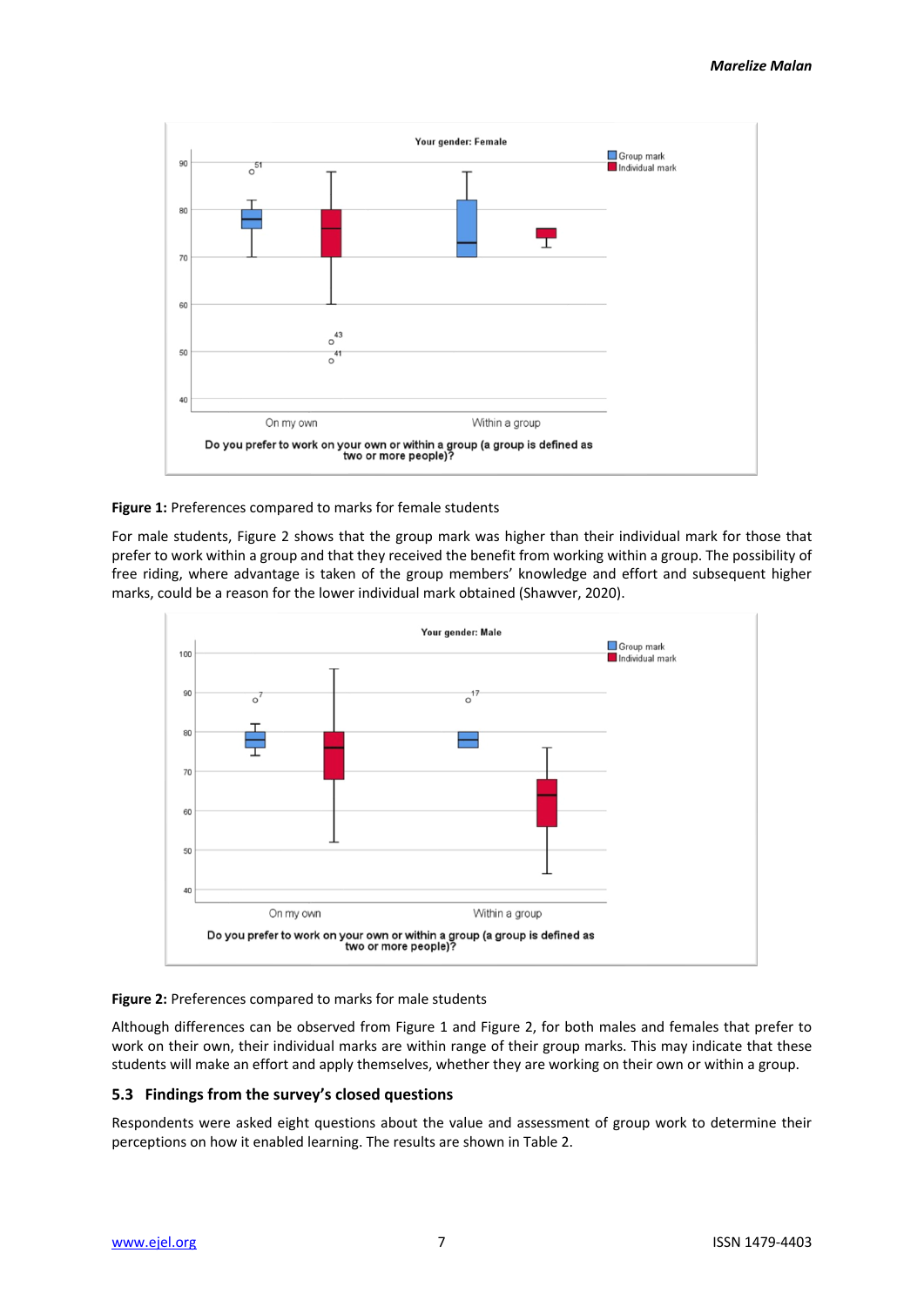| <b>Question number and item</b>                                                                  | N  | $1 - 2$        | 3  | $4 - 5$ | Mean | SD.   |  |  |
|--------------------------------------------------------------------------------------------------|----|----------------|----|---------|------|-------|--|--|
| 7.<br>Group work enabled me to learn from other<br>students                                      | 54 | 4              | 7  | 43      | 4.17 | 0.986 |  |  |
| 8.<br>Group work helped me to learn more about the<br>subject area                               | 54 | 8              | 11 | 35      | 3.81 | 1.150 |  |  |
| 9.<br>I learn more about the subject area from individual<br>assignments<br>than from group work | 54 | 9              | 17 | 28      | 3.67 | 1.099 |  |  |
| 10. The group assignments taught me how to work<br>effectively in a team                         | 54 | 4              | 9  | 41      | 4.04 | 1.027 |  |  |
| 11. Group work provides a skill which is valued by<br>employers                                  | 54 | 3              | 1  | 50      | 4.35 | 0.850 |  |  |
| 12. I produce better work by working alone than by<br>working<br>in<br>groups                    | 54 | $\overline{7}$ | 19 | 28      | 3.57 | 1.002 |  |  |
| 13. Group work required more effort than<br>individual<br>assignments<br>for the marks involved  | 54 | 9              | 6  | 39      | 3.85 | 1.188 |  |  |
| 14. Some individuals get higher marks than they<br>in<br>deserve<br>group work                   | 54 | 15             | 14 | 25      | 3.28 | 1.235 |  |  |

|  |  |  | Table 2: Students' perceptions on the value and assessment of group work |  |
|--|--|--|--------------------------------------------------------------------------|--|
|--|--|--|--------------------------------------------------------------------------|--|

Scale: 1 = Strongly disagree; 2 = Disagree; 3 = Neither disagree nor agree; 4 = Agree; 5 = Strongly agree

From Table 2 it can be seen that students understand the importance of group work as they view it as a skill valued by employers, with 93% agreeing or strongly agreeing with the statement (Question 11). Their responses further show that they did learn from other students through their exposure to group work, with 80% agreeing or strongly agreeing with the statement (Question 7). The mean result for this statement (4.17) is slightly higher than the mean result reported (3.96) in the study by Healy, Doran, and McCutcheon (2018) for the same question asked of undergraduate students in Ireland. From the results it also appears as though students learned more from the subject area within a group (Question 8) than what they reported on within their individual capacity (Question 9). As the case study required students to seek the necessary knowledge first to solve the case study problem, working within the group may have contributed to the higher perception that more knowledge was gained in the group setting than individually.

What is further noticeable from the results of question 12 is that only 28 (52%) students agreed or strongly agreed that they produce better work by working on their own. With 44 (82%) of the students indicating at the start of the questionnaire that they prefer to work on their own, this result is surprising. It appears that in this group assignment, with the critical analysis of the case study that was required as well as the knowledge that had to be gained, students were skeptical of their individual ability to solve the case study problems. They might have gained from the group problem-solving and decision-making abilities that are enhanced within a real-life case study (Dyball, et al., 2007). It further appears that in this study students did not feel cheated with the group marks received, with more students disagreeing or being neutral (54%) on the question of whether some individuals get higher marks than they deserve in group settings (Question 14). This is in contrast with the findings of Healy, Doran, and McCutcheon (2018), where more students appeared to have been unhappy with their group mark and the possibility of free riders within their groups (mean of 4.39 reported).

### **5.4 Qualitative findings**

#### *5.4.1 Group management process*

On the question of group formation, it was interesting to note that most students (42) preferred to have been placed in a group rather than selecting their own group members. This might be a product of the diversity of students within the module and that they have not yet formed strong social bonds. The easy method of group formation through the LMS confirms the notion set forth by van der Laan Smith and Spindle (2007, p. 164) that "group formation need not involve a complicated and time-consuming mechanism".

One respondent, however, commented on the mismatch in experience and age of the different group members and how group members unskilled in teamwork could not cooperate effectively (Johnson and Johnson, 2009):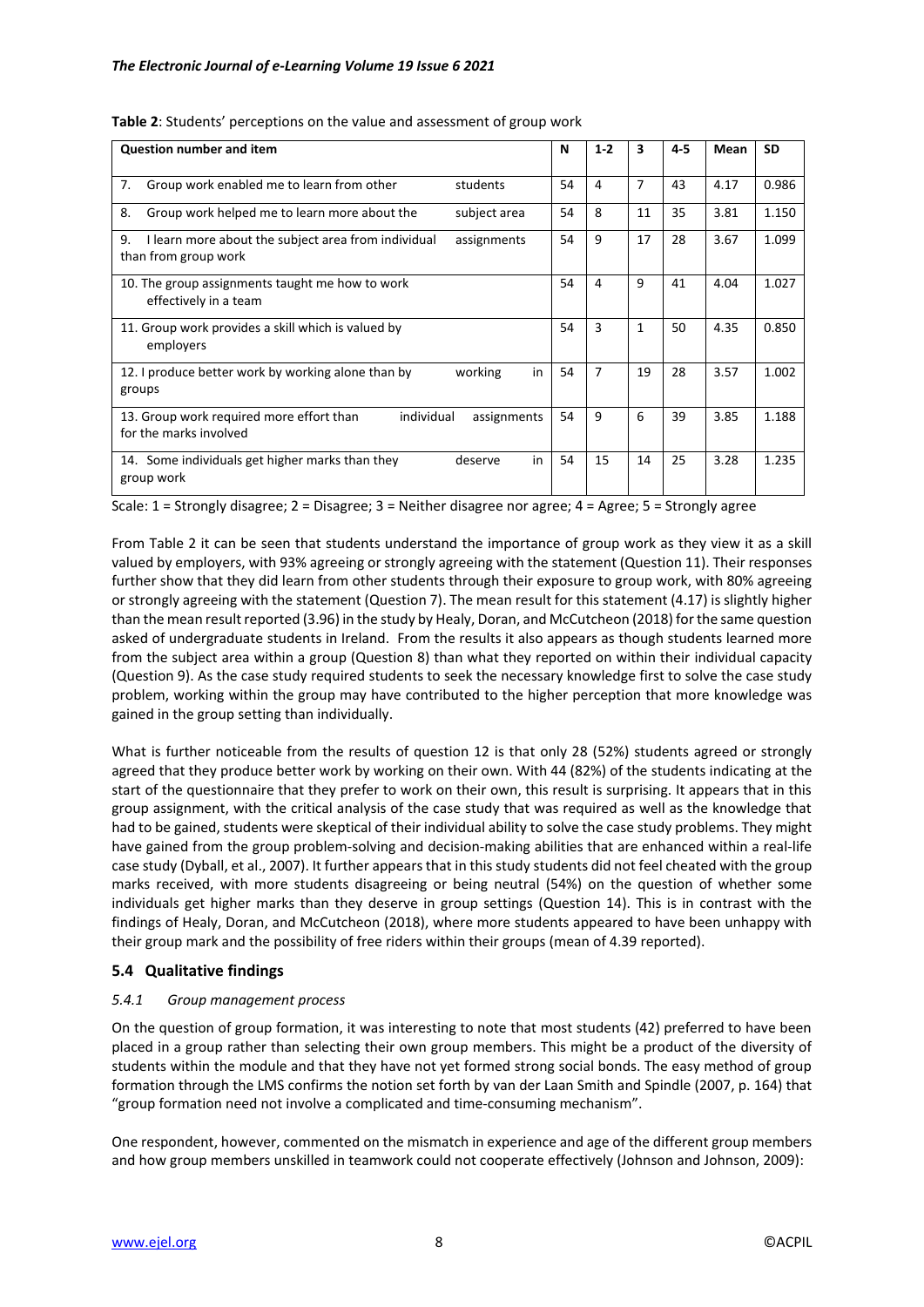*I feel in this program you have young students who has not group experience and other guys with plenty, which I think does not work well. It should be a positive but because of time constraint other guys take over and the younger guys just follow which is not the best in my view (Respondent 53).* 

Students used a combination of platforms to meet as a group, with most groups indicating that they communicated with each other regularly on social media platforms such as WhatsApp. They also made use of video platforms such as Zoom, Blackboard Collaborate and Jitsi, where they could share their work and interact more formally. From their response to the question of how often they met, it was confirmed that group work requires significant time, with one student indicating: "We had 7 sessions ranging from ±30 min to 2 hours" (Respondent 21). Even though there is the perception that group work reduces the workload on students, other studies have also indicated that the coordination of the group, the discussion of the problem and possible solutions, as well as bringing it all together in a final deliverable, necessitates additional time to complete group assignments (Healy, Doran, and McCutcheon, 2018; Opdecam and Everaert, 2018).

#### *5.4.2 Group process to solve the case study problem*

Respondents were asked to describe the process that they followed as a group to gain the necessary knowledge of the specific liability that they identified and to solve the questions posed by the case study. Similarly to the findings of Hilton and Phillips (2010), the qualitative analyses of the question revealed two strategies followed by the groups to solve the case study problem: together-divide-then-regroup; or divide-then-regroup. The "allfor-one" strategy identified by Hilton and Phillips (2010, p. 27) was slightly adjusted by the students in this study to still include a component of individual work after their initial discussions and brainstorming. This might have inadvertently saved them some time as a disadvantage of the all-for-one strategy is the immense amount of time it takes when all aspects of a case study are completed together (Hilton and Phillips, 2010).

Those groups that followed the together-divide-then-regroup strategy met as a group at the start to identify the specific liability, then researched the liability individually, meeting again to discuss their findings and come up with an appropriate solution. They would then divide the work into different sections to be completed by each individual member and then bring it all together into the final deliverable. This is how two respondents described their group process:

*We identified the applicable material in the text book as well as 1 or 2 external sources and then*  instructed everyone to go through it in order to get a better understanding of the liabilities. On the *second meeting a solution was tabled as a starting point for the discussion and everyone's opinion heard. We finally reached consensus on our approach/identification and then gave each member a certain part of the accounting process to prepare and present* (Respondent 21).

*We read through the brief and try to establish a good understanding of what is required, then we compiled a outline of deliverables. We then allowed each member to research and read through the textbook, find examples, extra information regarding the topic. Relating back to the deliverables of the assignment, we each volunteered a task to produce information for the PowerPoint, we then had 2 zoom sessions where we put the PowerPoint together and worked through the assignment on what journal entries must go where, the calculations to be done etc. Each member giving their input of understanding and challenging each other to clarify and gain understanding* (Respondent 28).

It appears from groups using this approach that more cooperative learning occurred and that they could benefit from the discussion that unfolded in the groups. It further appears that these groups unconsciously used a deep approach to learning, as confirmed by this comment:

*It was a co-operative process where we all attempted a task and shared it with each other and received feedback in order to make corrections and learn* (Respondent 37).

The divide-then-regroup strategy seemed to be no less rigorous, although more individuality was necessary to complete the case study:

*We gathered our subject matter according to the task given. We broke up the work amongst the 5 of us, by giving each person a topic, i.e. identification, recognition, measurement, presentation and disclosure. Afterwards we would discuss how we [were] going to fit everything together and whether or not there are people with different views that need to be considered* (Respondent 39).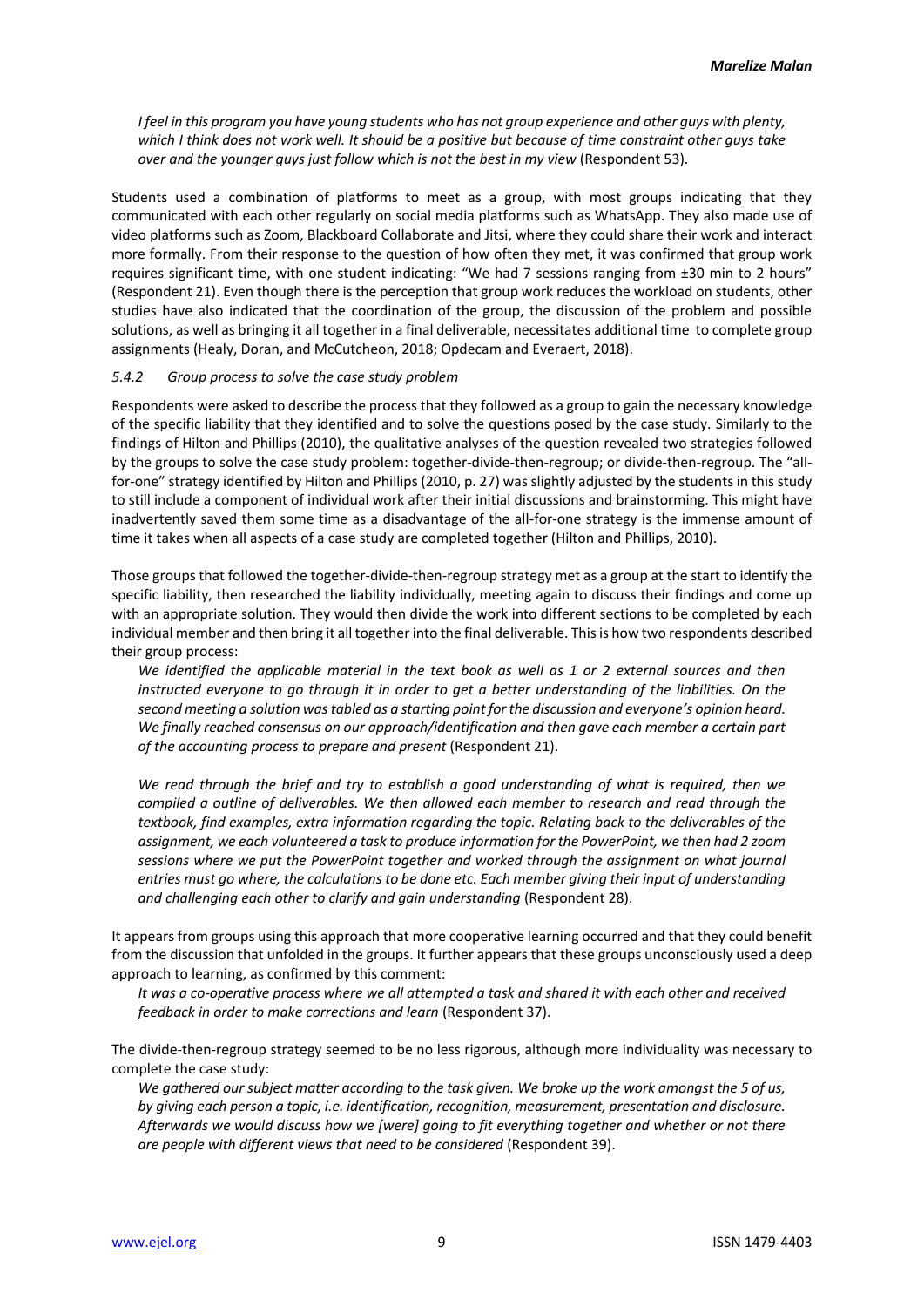*We first planned on how the whole assignment will be constructed and allocated parts that each group member will do. All completed files were posted on the group file exchange bar on Blackboard. Each member had a chance to review the work and make any changes/corrections/additions* (Respondent 43).

Although not specifically asked, a few groups did mention making use of a group leader and one respondent indicated how frustrating it is when leadership skills were not applied appropriately:

*The process was quite difficult as there was a lack of communication and the group leader not fulfilling her role* (Respondent 31).

Most respondents indicated that they followed the same process with the individual assignment – they identified the liability from the case study first, then they researched that liability before answering the question posed. A few respondents mentioned that when it came to completing the individual assignment, they missed having the decision-making abilities and generating options found within the group setting (Hiltz, et al., 2011): But as an individual you cannot ask anyone if you are experiencing difficulties (Respondent 3).

*I actually enjoyed comparing my answers with someone in the group* (Respondent 8).

#### *5.4.3 Skills developed*

Students were asked two open-ended questions regarding skills development. The first question asked them whether working collaboratively is a skill that they will need in their current or future careers, while the second question explored whether other skills were developed by completing the assignments. On the first question only four respondents answered negatively, with one respondent explaining it as follows:

*I work better by myself as others bring me down with either their pace or laziness. I delegate work when I don't have the capacity to complete it by myself in a certain time frame. I work well with others but* don't feel that it is a skill that will benefit my career (Respondent 36).

In the online environment, it might be more challenging to gauge every group member's commitment as a lot of interaction happens 'offline' and uncommitted members can hide more easily:

*Unfortunately, the online environment/setup in which we are currently doing these group tasks can be very frustrating as one cannot control everyone's commitment and dedication to the process and places*  unnecessary pressure on individual member of a team through no fault of their own (Respondent 21).

Quite a few students were able to make the connection between this group assignment and work teams that they have either already encountered or envisage that they will encounter in their future careers:

*Few meaningful deliverables have a scope or size that requires the effort of only an individual. Most projects require a team to successfully deliver the agreed outcomes* (Respondent 1).

*I* will be honest that *I* am not a fan of collaborating with others – *I* prefer to work be on my own, in my *own space and work. But that's not how life works. Almost always in companies you are required to work as a team, especially in bigger corporations* (Respondent 20).

It was encouraging to note that students were able to identify several skills that were developed through completing the assignments. They identified interpersonal skills that included good communication both by expressing themselves clearly as well as by listening to someone else's point of view. The art of negotiating and the "ability to compromise and work and accommodate people with a different style and perspective to mine" are valuable skills to have for the diverse work environment that these students will be exposed to one day (Respondent 35). They also mentioned that time management and a work ethic is necessary to not let the team down:

*I was a little lazy at doing work but when you don't work alone, you than have to pressure to perform because you are not the only one (Respondent 34).*

For students to answer the question posed by the case study they had to gain the necessary knowledge in some way. It was therefore encouraging to note that several respondents added the ability to research and assess different alternatives as a skill that was developed. Quite a few of the groups presented their final deliverable in a video or presentation format and this was also mentioned as a valuable skill that was developed. As one respondent commented: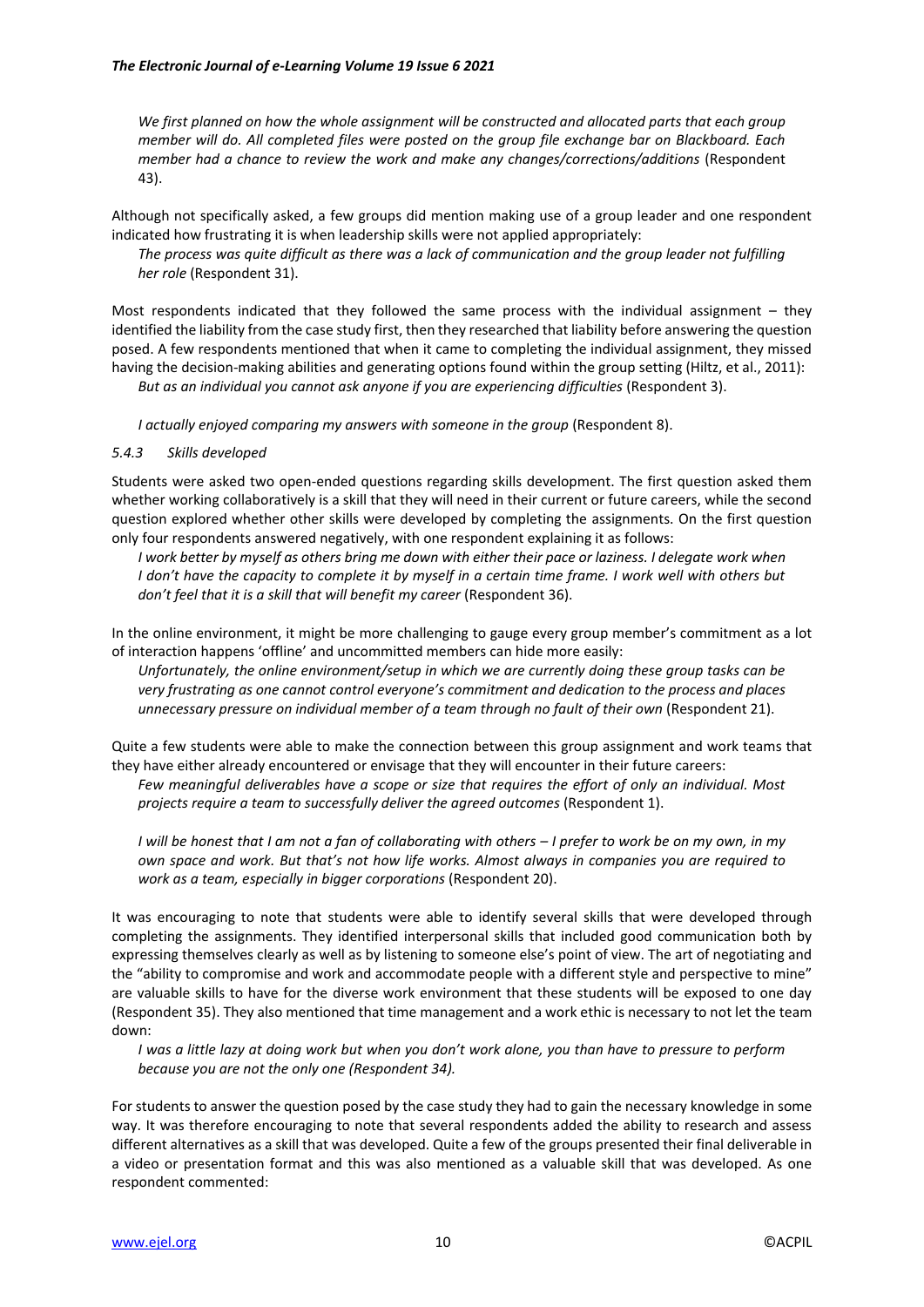*Using technology to create a video and summarizing the work in a simpler but more powerful and interesting way* (Respondent 33).

All the skills mentioned by the students were comparable to those in other studies that also identified verbal communication skills, listening skills, negotiating, researching and presenting findings as skills enhanced through group work activities (Ballantine and Larres, 2007; Healy, Doran, and McCutcheon, 2018; Paguio and Jackling, 2016).

#### **6. Conclusion**

Cooperative learning can be seen as an effective learning approach with the average of group marks shown to be higher than individual marks earned for a case-based assignment. The results indicate that cooperative learning allowed students to exchange ideas, evaluate the input of other students and so become part of the knowledge creation process. Within the online learning environment, cooperative learning can be equally effective if time and connectivity challenges are closely monitored by the educator. Although most students indicated that they prefer to work on their own rather than in a group, they did understand the benefit of immersing themselves in a community where they can solve problems together and imitate the work environments to which they will one day be exposed.

Within group work, there might always be students that take advantage of the group effect to free ride and spend minimal effort to receive the same mark as their group members. It appears that, in this study, most group members did cooperate, gained the necessary knowledge and helped to solve the case study problem. This might be due to the higher level of maturity of the online students. The use of peer assessment might be considered to curtail uncooperative member, but is not without its challenges (Opdecam and Evereart, 2018).

In this study, although adequate guidance was given to students on how to manage and work within their groups, they were able to navigate the online environment with minimal input from the educator and found ways to connect, meet and share their ideas. Social media platforms and online meeting software played a significant role in achieving their connectedness. Group formation in this study was through randomly selected groups and although it will always be a matter of debate, it should fit in with the objectives of the cooperative learning assignment and the current status of the students (van der Laan Smith and Spindle, 2007). More intentional group formation or self-selected groups might be considered, but randomly selected groups present students with "social, communication and organizational challenges" to overcome that might be more beneficial to them in their future careers (Hilton and Phillips, 2010, p. 31).

It was encouraging to note that respondents were able to identify a number of skills that were developed through the case study approach and group assignment. Skills such as communicating well, listening with intent, negotiating a point of view, researching alternatives and solving a problem were all enhanced through their participation in their groups. Some students were also able to develop technological skills by meeting online and presenting their final work using video software. All these skills will be necessary for a successful career as a professional accountant.

This study was based on a modest sample of students within one online module. As the author is a proponent of cooperative learning, this might have affected the qualitative analysis performed. The mixed-methods approach may, however, provide a more balanced picture of the students' perceptions. As online learning has grown during the COVID-19 pandemic and forced many institutions to offer it as the only alternative, cooperative learning opportunities can be included in other programmes and modules. In order for cooperative learning to be effective in the online learning environment, educators will do well to follow a structured approach to achieve maximum benefit. Choices regarding group size, group formation and group management play an important part in the success of the group work. So too the ability of students to interact with each other virtually in synchronous as well as asynchronous formats. The set-up and management of the approach will require forethought by the educator but can lead to a rich and student-centered environment.

### **References**

Ballantine, J. and Larres, P.M., 2007. Cooperative learning: A pedagogy to improve students' generic skills? *Education and Training,* 49(2), 126-137. https://doi.org.10.1108/00400910710739487.

Barnard, L., Lan, W.Y., To, Y.M., Paton, V.O. and Lai, S., 2009. Measuring self-regulation in online and blended learning environments. *Internet and Higher Education* 12, pp. 1-6. https://doi.org/10.1016.j.iheduc.2008.10.005.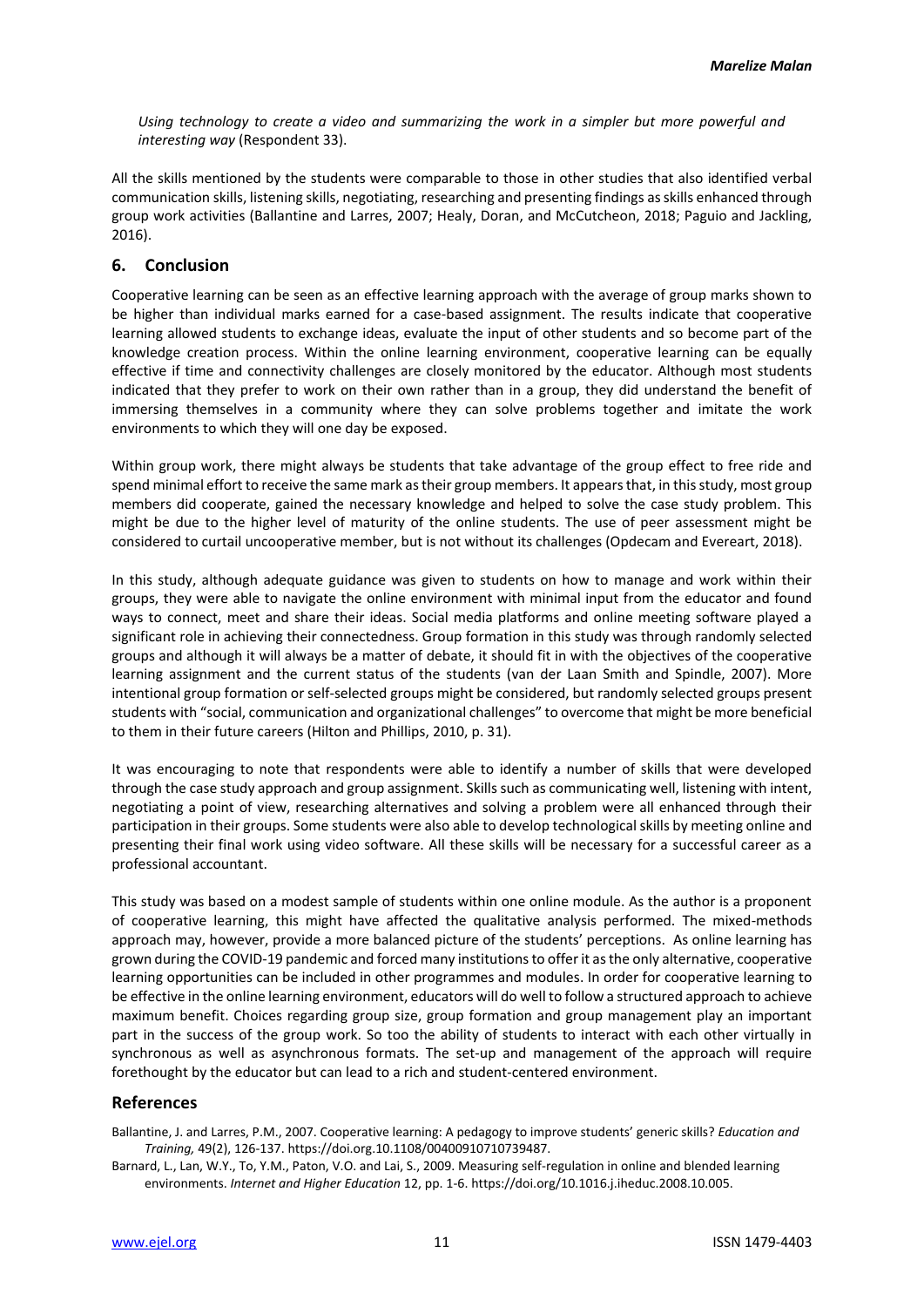#### *The Electronic Journal of e-Learning Volume 19 Issue 6 2021*

Bay, D. and Pacharn, P., 2017. Impact of group exams in a graduate intermediate accounting class. *Accounting Education,*  26(4), pp. 316-334. https://doi.org.10.1080/09639284.2017.1292465.

- Borthick, A.F. and Jones, D.R., 2000. The motivation for collaborative discovery learning online and its application in an information systems assurance course. *Issues in Accounting Education,* 15(2), pp. 181-201.
- Chan, C.K.K. and Chan, Y., 2011. Students' view of collaboration and online participation in knowledge forum. *Computers & Education,* 57, pp. 1445-1457. https://doi.org/10.1016.j.comedu.2010.09.003.
- Christensen, J., Harrison, J.L., Hollindale, J. and Wood, K., 2019. Implementing team-based learning (TBL) in accounting courses. *Accounting Education,* 28(2), pp. 195-219. https://doi.org/10.1080/09639284.2018.1535986.
- Clinton, B.D. and Kohlmeyer III, J.M., 2005. The effects of group quizzes on performance and motivation to learn: Two experiments in cooperative learning. *Journal of Accounting Education,* 23, pp. 96-116. https://doi.org/10.1016/j/jaccedu.2005.06.001.
- Delucchi, M., 2007. Assessing the impact of group projects on examination performance in social statistics. *Teaching in Higher Education,* 12(4), pp. 447-460. https://doi.org/10.1080/13562510701415383.
- Dyball, M.C., Reid, A., Ross, P. and Schoch, H., 2007. Evaluating assessed group-work in a second-year management accounting subject. *Accounting Education,* 16(2), 145-162. https://doi.org/10.1080/09639280701234385.
- Garrison, D.R., Anderson, T. and Archer, W., 2000. Critical inquiry in a text-based environment: Computer conferencing in higher education. *The Internet and Higher Education,* 2(2-3), pp. 87−105.
- Gikandi, J.W., Morrow, D. and Davis, N.E., 2011. Online formative assessment in higher education: A review of the literature. *Computers & Education,* 57, 2333-2351. https://doi.org/10.10.1016/j.compedu.2011.06.004.
- Gillies, R., 2014. Cooperative learning: Developments in research. *International Journal of Educational Psychology,* 3(2), pp. 125-140. https://doi.org/10.4471/ijep.2014.08.
- Given, L.M. (ed.), 2008. *The Sage Encyclopaedia of Qualitative Research Methods*, *2,* 697-698. Thousand Oaks, CA: Sage Publishing.
- Globenewswire, 2021. Global e-learning market size & trends will reach USD 374.3 billion by 2026: Facts & factors. Available at <https://www.globenewswire.com/news-release/2020/12/17/2146962/0/en/Global-E-learning-Market-Size-Trends-Will-Reach-USD-374-3-Billion-by-2026-Facts
	- Factors.html#:~:text=According%20to%20the%20research%20study,14.6%25%20from%202019%20to%202026> [Accessed 8 March 2021].
- Graham, C.R. and Misanchuk, M., 2004. Computer-mediated learning groups: Benefits and challenges to using groupwork in online learning environment. In *Online collaborative learning: Theory and practice,* edited by T.S. Roberts, Hershey PA: Idea Group Publishing.
- Hämäläinen, R. and Vähäsantanen, K., 2011. Theoretical and pedagogical perspectives on orchestrating creativity and collaborative learning. *Educational Research Review,* 6, pp. 169-184[. https://doi.org/10.1016/j.edurev.2011.08.001.](https://doi.org/10.1016/j.edurev.2011.08.001)
- Haythornthwaite, C., 2006. Facilitating collaboration in online learning. *Journal of Asynchronous Learning Networks*, 10(1), pp. 7-24.
- Healy, M., Doran, J. and McCutcheon, M., 2018. Cooperative learning outcomes from cumulative experiences of group work: differences in student perceptions. *Accounting Education,* 27(3), pp. 286-308. https://doi.org/10.1080/09639284.2018.1476893.
- Henning, E., van Rensburg, W. and Smit, B., 2004. *Finding your way in qualitative research.* Pretoria: Van Schaik Publishers.
- Hernández-Selles, N., Munoz-Carril, P. and González-Sanmamed, M., 2019. Computer-supported collaborative learning: An analysis of the relationship between interaction, emotional support and online collaborative tools. *Computers & Education,* 138, pp. 1-12. https://doi.org/10.1016/j.compedu.2019.04.012.
- Hilton, S. and Phillips, F., 2010. Instructor-assigned and student-selected groups: A view from inside. *Issues in Accounting Education,* 25(1), pp. 15-33. https://doi.org/10.10.2308/iace.2010.25.1.15.
- Hiltz, S.R., Coppola, N., Rotter, N., Turoff, M. and Benbunan-Fich, R., 2011. Measuring the importance of collaborative learning for the effectiveness of ALN: A multi-measure, multi-method approach. *Journal of Asynchronous Learning Networks,* 4(2), pp. 103-125.
- Holzweiss, P.C., Joyner, S.A., Fuller, M.B., Henderson, S. and Young, B., 2014. Online graduate students' perceptions of best learning experiences. *Distance Education,* 35(3), pp. 311–323. https://doi.org/10.1080/01587919.2015.955262.
- Johnson, D.W. and Johnson, R.T., 1996. Cooperation and the use of technology. In *Handbook of research for educational communications and technology,* edited by D.H. Jonassen. New York: Simon and Schuster: Macmillan.
- Johnson, D.W. and Johnson, R.T., 2009. An educational psychology success story: Social interdependence theory and cooperative learning. *Educational Researcher,* 38(5), pp. 365-379. https://doi.org/10.3102/0013189x09339057.
- Jopp, R. and Cohen, J., 2020. Choose your own assessment assessment choice for students in online higher education. *Teaching in Higher Education,* doi:10.1080/13562517.2020.1742680.
- Khosa, D.K. and Volet, S.E., 2013. Promoting effective collaborative case-based learning at university: A metacognitive intervention. *Studies in Higher Education,* 38(6), pp. 870-889. https://doi.org/10.1080/03075079.2011.604409.
- Kumi-Yeboah, A., Yuan, G. and Dogbey, J., 2017. Online collaborative learning activities: The perceptions of culturally diverse graduate students. *Online Learning,* 21(4), pp. 5-28. https://doi.org/10.24059/olj.v21i4.1277.
- Malan, M. and van Dyk, V., 2020. Students' experience of pervasive skills acquired through sponsored projects in an undergraduate accounting degree. *South African Journal of Accounting Research.*  https://doi.org/10.1080/10291954.2020.1827851.